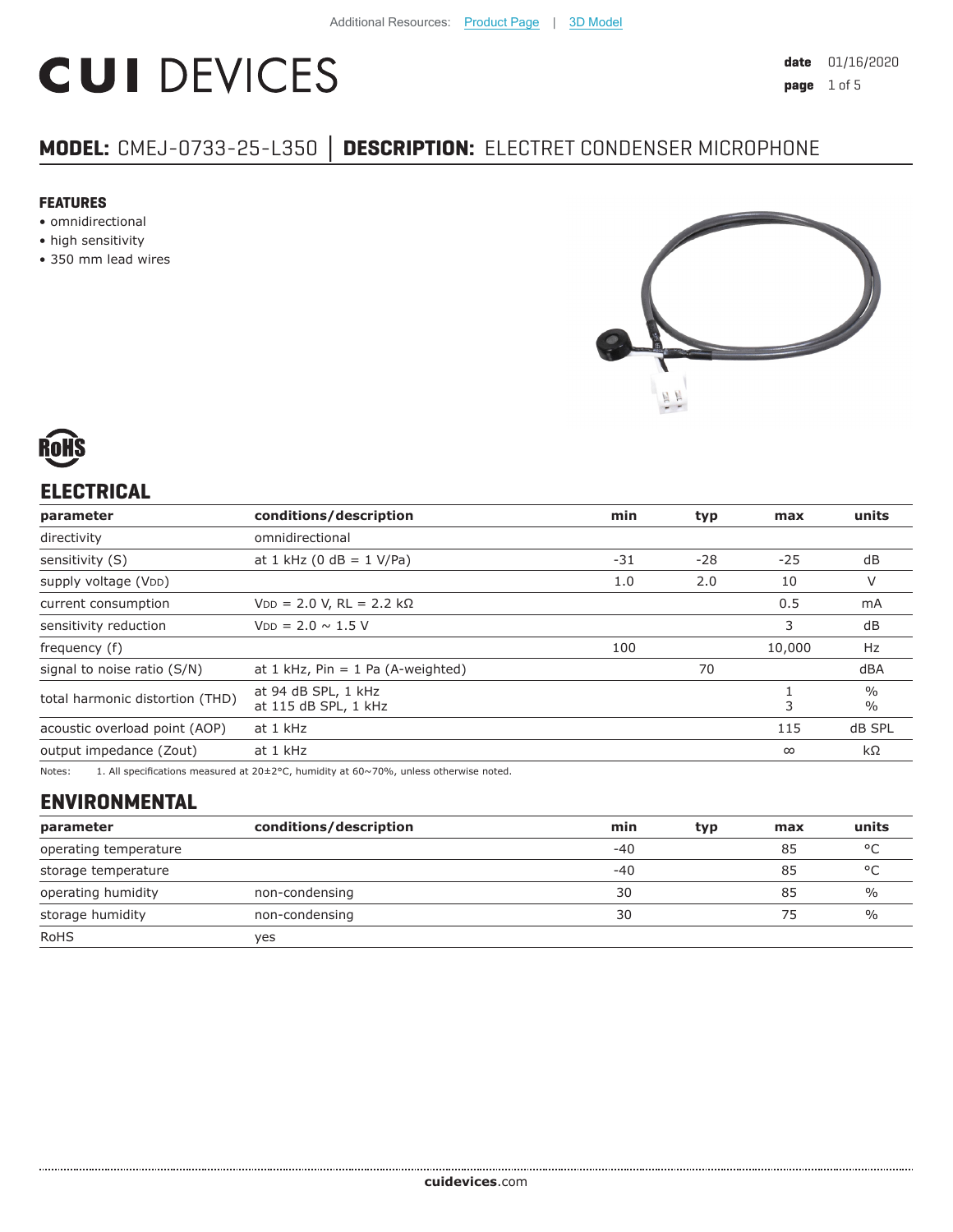#### **MECHANICAL**

| parameter     | conditions/description                                               | min | typ | max | units |
|---------------|----------------------------------------------------------------------|-----|-----|-----|-------|
| dimensions    | $Ø7.0 \times 3.3$                                                    |     |     |     | mm    |
| acoustic port | top                                                                  |     |     |     |       |
| terminals     | wire leads with connector; mates with CJT A2501 Series or equivalent |     |     |     |       |
| weight        |                                                                      |     | 3.4 |     |       |

# **MECHANICAL DRAWING**

| units: mm      | tolerance: $\pm 0.2$ mm<br>wire: UL 1533, 28 AWG<br>connector: CJT A2501H-2P<br>terminal: CJT A2501-T | ୍ଷ<br>$7.3 + 0.$ | 8.0 | $-10.0 \pm 3.0$ | 10.0 $\pm$ 3.0-                                                                                                                      |
|----------------|-------------------------------------------------------------------------------------------------------|------------------|-----|-----------------|--------------------------------------------------------------------------------------------------------------------------------------|
|                | WIRE CONNECTIONS                                                                                      |                  |     |                 | Screen: IP65                                                                                                                         |
| TERM.          | WIRE COLOR                                                                                            | <b>FUNCTION</b>  |     |                 |                                                                                                                                      |
| $\mathbf{1}$   | Red                                                                                                   | Output $(+)$     |     |                 |                                                                                                                                      |
| $\overline{2}$ | Black                                                                                                 | $GND$ $(-)$      |     |                 |                                                                                                                                      |
|                |                                                                                                       | $7 + 0.2$<br>i.  |     |                 | $2.7 \pm 0.2$<br>$3.3 \pm 0.2$<br>RH7033<br>Silicone Boot<br>Black shrink tube<br>$\frac{3.0 \pm 0.1}{6.0 \pm 0.2}$<br>$7.0 \pm 0.2$ |
|                |                                                                                                       | $2.5 \pm 0.1$    |     | White<br>Black  | $-350.0 \pm 9.0$<br><b>Black</b><br>White<br>term1 output $(+)$                                                                      |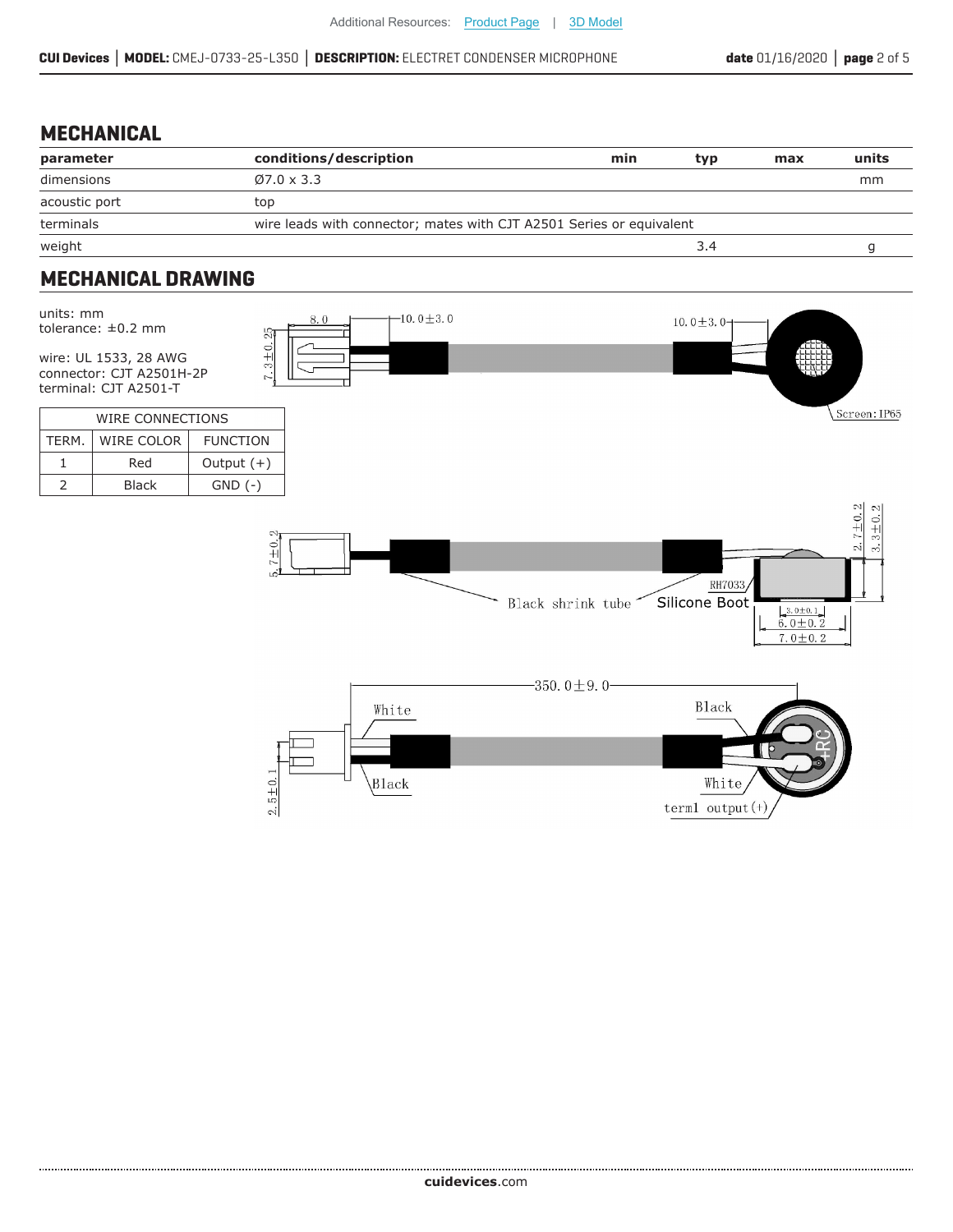### **FREQUENCY RESPONSE CURVE**



#### **APPLICATION CIRCUIT**

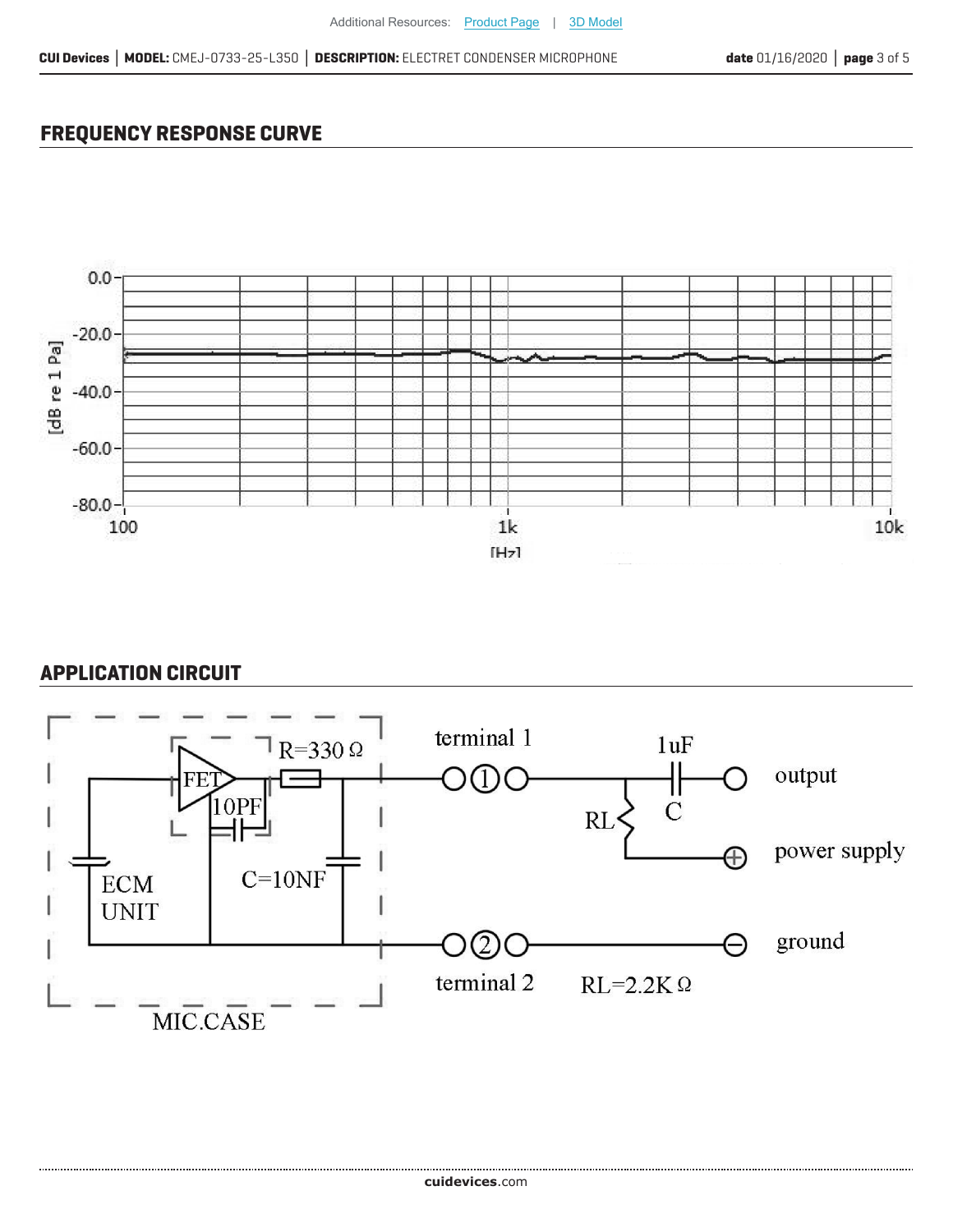#### **PACKAGING**

Carton QTY: 5,000 pcs